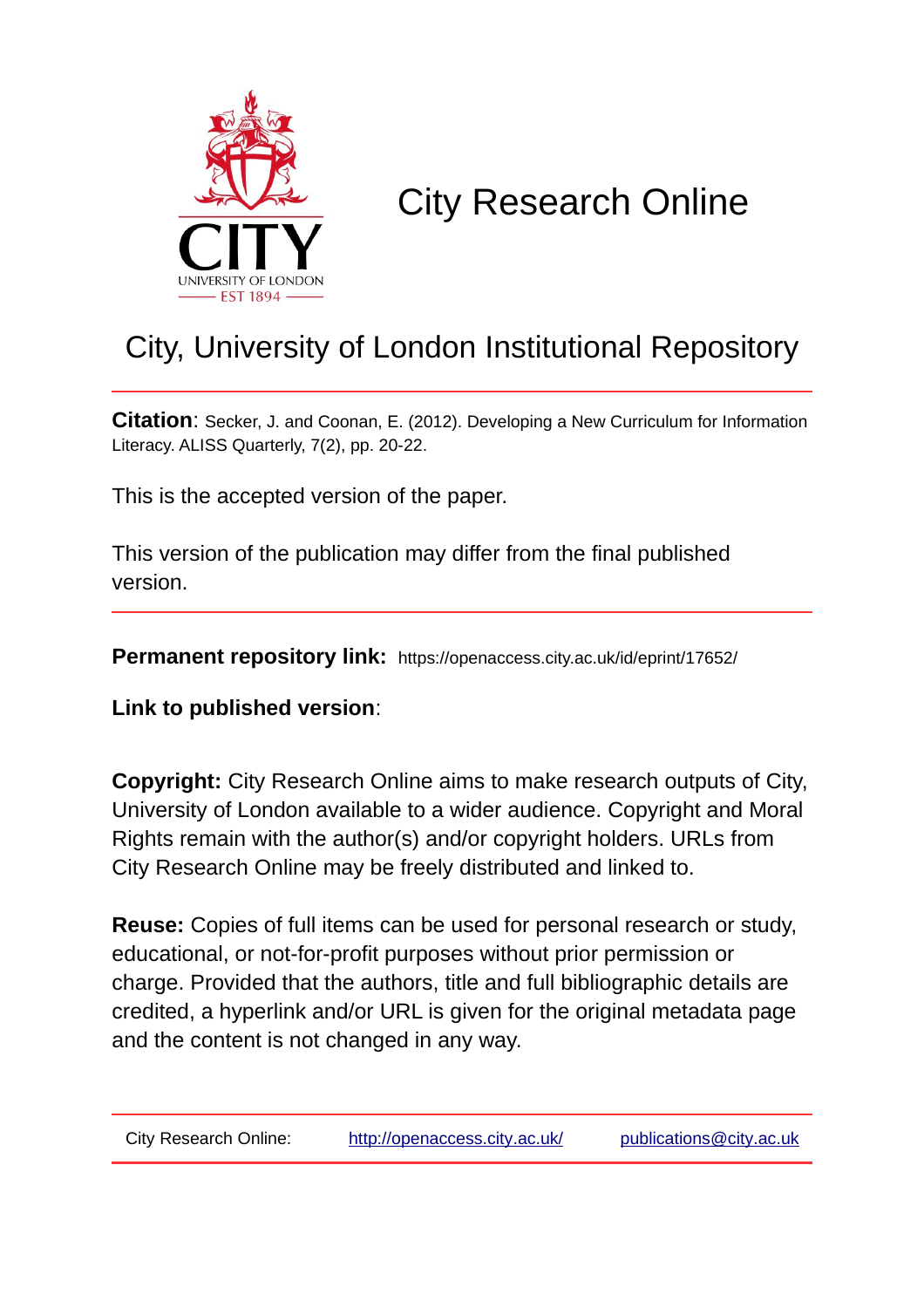## **ALISS article**

*Developing a new curriculum for information literacy: reflections on our Arcadia fellowship research*

*Dr Jane Secker, Copyright and Digital Literacy Advisor, LSE [j.secker@lse.ac.uk](mailto:j.secker@lse.ac.uk)*

## *Dr Emma Coonan, Research Skills and Development Librarian, Cambridge University Library [emc35@cam.ac.uk](mailto:emc35@cam.ac.uk)*

From May until July 2011 we were seconded to the Arcadia Programme at Cambridge University as research fellows, with a remit to create a new and innovative curriculum for teaching information literacy in higher education. We had ten weeks in which to research and develop a practical structure that would comprehensively meet the ongoing information needs of students entering universities over the next five years - whilst retaining enough flexibility to be implementable in any higher education establishment. It was quite a tall order, but we hope that what we produced is going to be useful for the library and education community. The feedback to date has certainly been extremely positive. We also proved that having time away from your day job is invaluable as a professional and you really can achieve something quite significant in a relatively short space of time.

To ensure that the curriculum would be grounded in relevant and current research and informed by existing best practice, we undertook both a wide-ranging review of published literature and a modified Delphi study, consulting experts in the information and education communities. From the outset, we were keen to situate the research within the wider academic context, rather than identifying it exclusively as a 'library' initiative. This approach is in line with the recent movement to integrate various facets of training and support provided by lecturers, learning or educational developers, libraries, careers services and other academic support services. Whilst each of these departments may offer excellent provision, if each one works in isolation then a fragmented approach results, leading to confusion or conflict in students' understanding of how and where to find information and what to do with it once found. Unless provision is joined up across an institution, students will not receive the support required to master each step of their academic development.

We also found it necessary to clarify (and to some extent rehabilitate) the definition of our basic term. Information literacy is not a skill, or a knack. It is not 'something the library teaches', nor merely knowing how to create complex searches in a specific database. Nor indeed is it solely a matter of being able to cope with 'information overload'. It is a complex, high-level set of abilities that resides within the individual learner, enabling him or her not only to *seek out* information but also to *assess* it for bias; to *evaluate* its worth and relevance to the learner's own needs, as defined by the task in hand; to *analyse* its argument and the grounds on which the argument is made; and finally to be able to *assimilate* new information, even if that conflicts with previously held beliefs or convictions.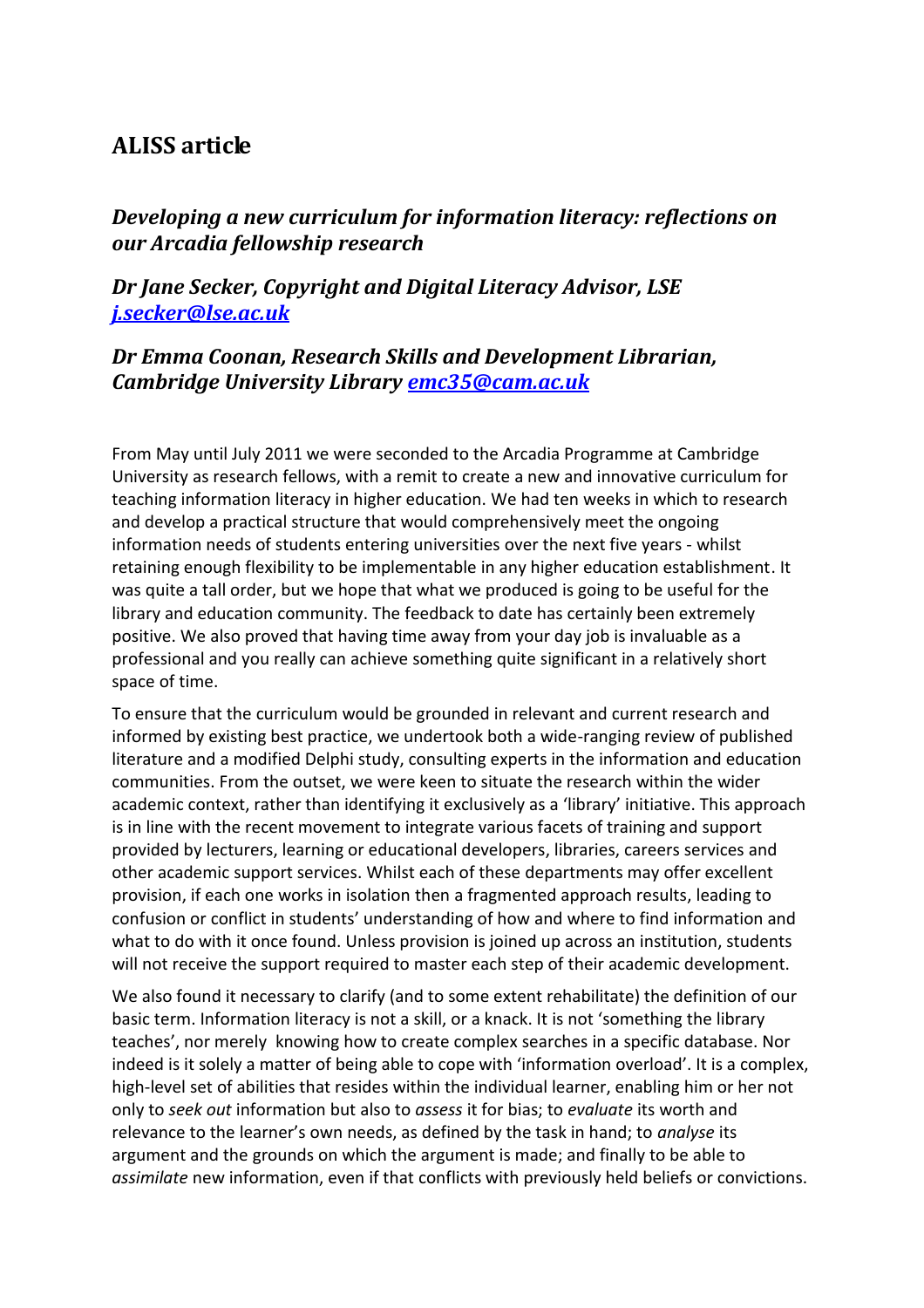As such, it is the hallmark of the discerning scholar and also of the informed citizen. Therefore in our research the definition of information literacy we took was UNESCO's Alexandria Proclamation of 2005, which defines it thus:

Information literacy empowers people in all walks of life to seek, evaluate, use and create information effectively to achieve their personal, social, occupational and educational goals. It is a basic human right in a digital world and promotes social inclusion in all nations.

Being information literate goes far beyond the academic context, towards an understanding of 'lifelong learning' which is closely associated with the emergence and development of our social and personal identities. As independent, lifelong learners, we can generate strategies for dealing with new information contexts: for assessing, analysing and assimilating new knowledge, or for reappraising our existing beliefs in the light of new data.

Within HE institutions, however, the term 'information literacy' is prey to misunderstanding. The historic tendency to situate its teaching within the library has led to a confusion - in the minds of some library staff as well as academic colleagues - between information literacy and bibliographic instruction. Knowing when and how to use library resources is a part of being information literate in the academic context, but only a part: the information landscape of higher education, especially in a digital age, encompasses more than the library.

Our findings from both the review of published literature and the Delphi consultation strongly suggest that a conceptual fracture has occurred in HE between what is thought of as 'library skills' - functional skills such as catalogue use or database searching - and the 'academic' competencies such as critical evaluation, synthesis, and writing appropriately for a given audience. Yet *all* these capabilities, dealing as they do with information seeking, handling and management, reside within the greater field of information literacy in a complex assembly of abilities that underpins all learning activity.

Fundamental to the new curriculum, therefore, is a vision of information literacy as a continuum that encompasses this broad range of abilities, from functional skills through to high-level cognitive processes, culminating in the individual's capacity to manage his or her own learning. This vision informed the 10 strands into which the curriculum is divided, each of which reflects an aspect of this continuum and contains multiple levels of development. Our ten strands are outlined in more detail in the diagram below (See Figure 1).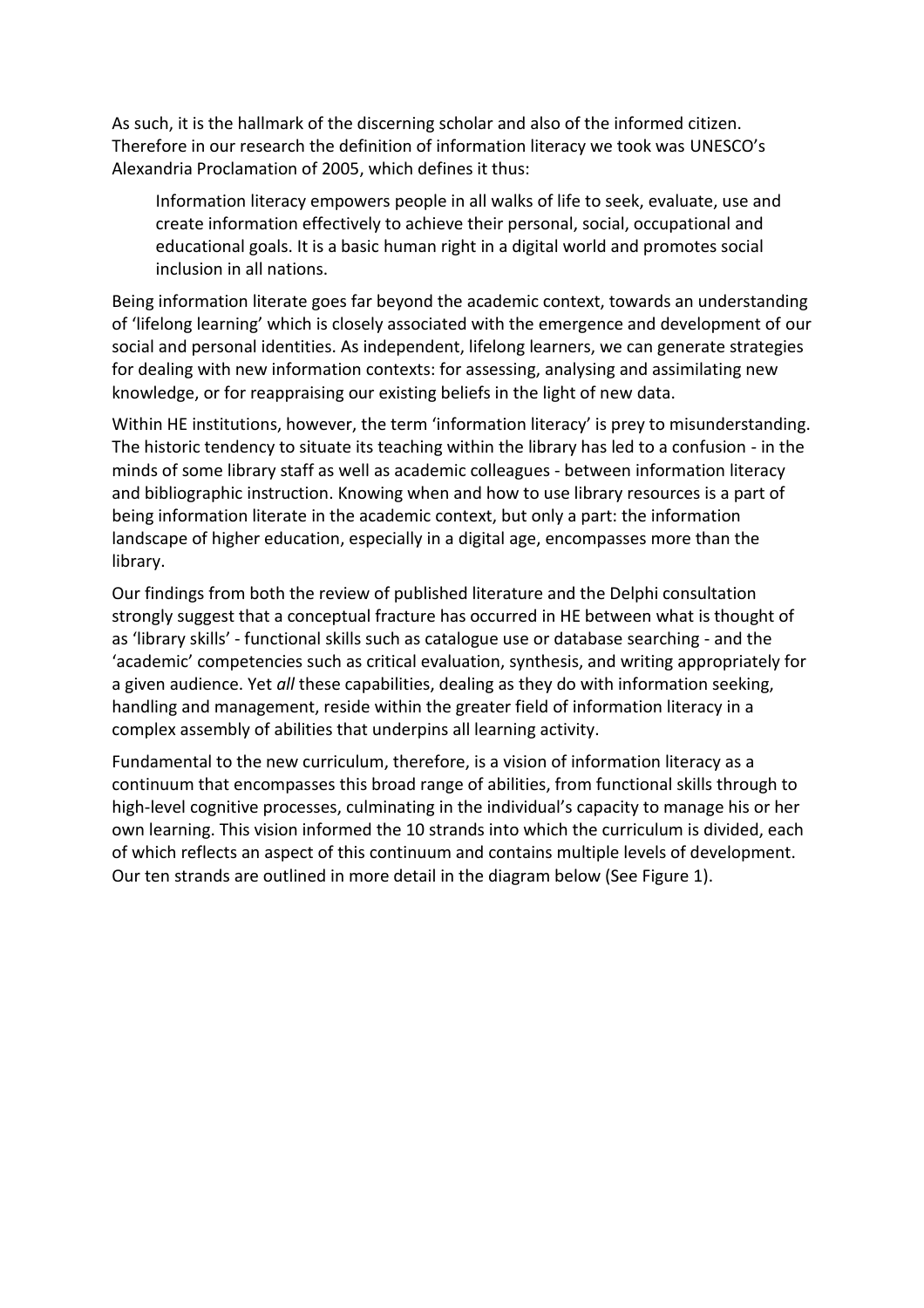

Figure 1: The New Curriculum for Information Literacy: circular model

The strands fall into five broad learning categories:

**Key skills** such as storing information, note-making, reference management, using alert services

**Academic literacies** including academic writing and rhetoric, critical analysis and textual interrogation

**Subject-specific competencies** - mapping a discipline-contextual information landscape, including identifying key resources for a particular subject

**Advanced information handling** including ethical aspects of obtaining and using information, presenting and communicating findings appropriately, and formulating research questions

**Learning to learn** which focuses on developing reflective awareness and becoming an independent learner; also includes the transition from school to higher education, and the social dimension of information

The full curriculum includes detailed learning outcomes and sample activities and assessments for the elements within each strand. The curriculum, together with supporting